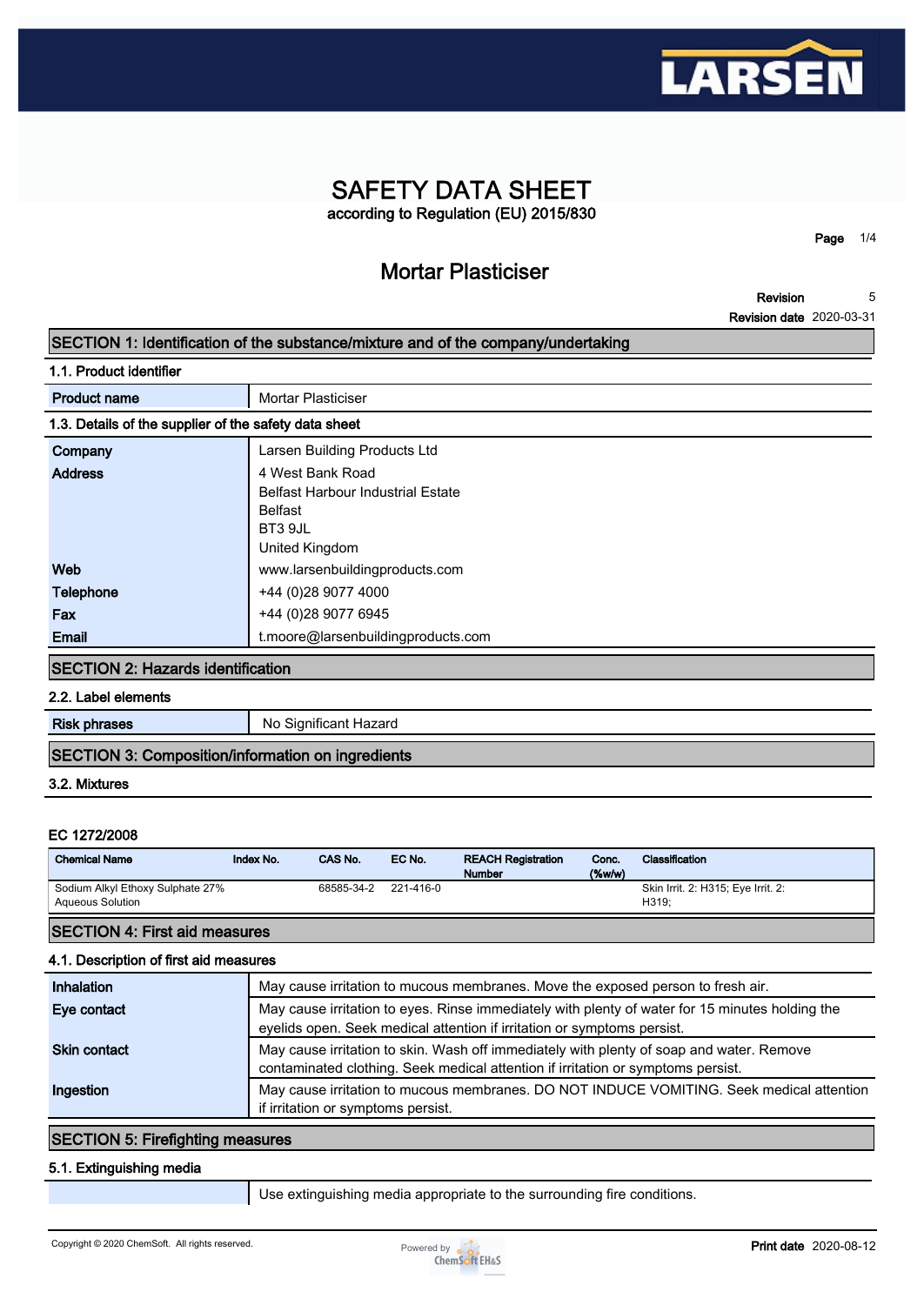### **Mortar Plasticiser**

#### **Revision 5**

**Revision date 2020-03-31**

| 5.2. Special hazards arising from the substance or mixture        |                                                                                                                                                                         |
|-------------------------------------------------------------------|-------------------------------------------------------------------------------------------------------------------------------------------------------------------------|
|                                                                   | Burning produces irritating, toxic and obnoxious fumes.                                                                                                                 |
| 5.3. Advice for firefighters                                      |                                                                                                                                                                         |
|                                                                   | Wear suitable respiratory equipment when necessary.                                                                                                                     |
| <b>SECTION 6: Accidental release measures</b>                     |                                                                                                                                                                         |
|                                                                   | 6.1. Personal precautions, protective equipment and emergency procedures                                                                                                |
|                                                                   | Ensure adequate ventilation of the working area.                                                                                                                        |
| 6.2. Environmental precautions                                    |                                                                                                                                                                         |
|                                                                   | Do not allow product to enter drains. Prevent further spillage if safe.                                                                                                 |
| 6.3. Methods and material for containment and cleaning up         |                                                                                                                                                                         |
|                                                                   | Absorb with inert, absorbent material. Sweep up. Transfer to suitable, labelled containers for                                                                          |
|                                                                   | disposal. Clean spillage area thoroughly with plenty of water.                                                                                                          |
| <b>SECTION 7: Handling and storage</b>                            |                                                                                                                                                                         |
| 7.1. Precautions for safe handling                                |                                                                                                                                                                         |
|                                                                   | Avoid contact with eyes and skin. Ensure adequate ventilation of the working area. Adopt best<br>Manual Handling considerations when handling, carrying and dispensing. |
| 7.2. Conditions for safe storage, including any incompatibilities |                                                                                                                                                                         |
|                                                                   | Keep in a cool, dry, well ventilated area. Keep containers tightly closed. Store in correctly labelled<br>containers.                                                   |
| <b>SECTION 8: Exposure controls/personal protection</b>           |                                                                                                                                                                         |
| 8.2. Exposure controls                                            |                                                                                                                                                                         |
| 8.2.1. Appropriate engineering<br>controls                        | Ensure adequate ventilation of the working area.                                                                                                                        |
| 8.2.2. Individual protection<br>measures                          | Wear protective clothing.                                                                                                                                               |
| Eye / face protection                                             | In case of splashing, wear:. Approved safety goggles.                                                                                                                   |
| Skin protection -<br>Handprotection                               | Chemical resistant gloves (PVC).                                                                                                                                        |
|                                                                   |                                                                                                                                                                         |
| <b>SECTION 9: Physical and chemical properties</b>                |                                                                                                                                                                         |
| 9.1. Information on basic physical and chemical properties        |                                                                                                                                                                         |
| Appearance   Liquid                                               |                                                                                                                                                                         |
| Odour                                                             | Colour Brown<br>Characteristic                                                                                                                                          |
|                                                                   | $pH$   9.5                                                                                                                                                              |
| Freezing Point 0 °C                                               |                                                                                                                                                                         |
| Solubility                                                        | Soluble in water                                                                                                                                                        |
| 9.2. Other information                                            |                                                                                                                                                                         |
| Specific gravity 1.01 g/cm <sup>3</sup>                           |                                                                                                                                                                         |
| <b>SECTION 10: Stability and reactivity</b>                       |                                                                                                                                                                         |
| 10.2. Chemical stability                                          |                                                                                                                                                                         |
|                                                                   |                                                                                                                                                                         |

**Stable under normal conditions.**

#### **SECTION 11: Toxicological information**

#### **11.1.4. Toxicological Information**

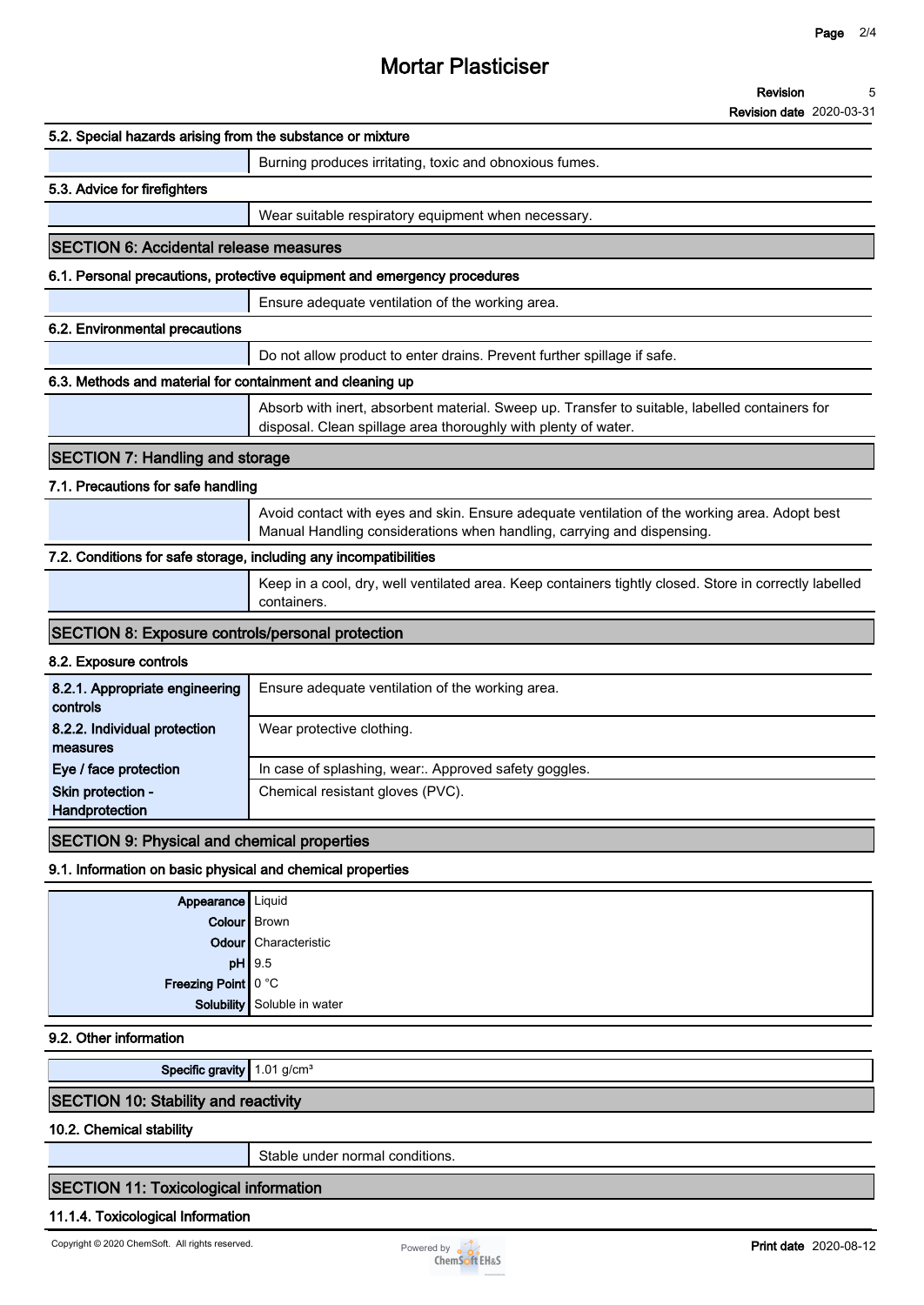## **Mortar Plasticiser**

| Revision                        |  |
|---------------------------------|--|
| <b>Revision date 2020-03-31</b> |  |

| 11.1.4. Toxicological Information          |                                                                                |  |
|--------------------------------------------|--------------------------------------------------------------------------------|--|
|                                            | No data available                                                              |  |
| <b>SECTION 12: Ecological information</b>  |                                                                                |  |
| 12.1. Toxicity                             |                                                                                |  |
|                                            | No data available                                                              |  |
| <b>SECTION 13: Disposal considerations</b> |                                                                                |  |
| <b>General information</b>                 |                                                                                |  |
|                                            | Dispose of in compliance with all local and national regulations.              |  |
| <b>SECTION 14: Transport information</b>   |                                                                                |  |
| 14.1. UN number                            |                                                                                |  |
|                                            | The product is not classified as dangerous for carriage.                       |  |
| 14.2. UN proper shipping name              |                                                                                |  |
|                                            | The product is not classified as dangerous for carriage.                       |  |
| 14.3. Transport hazard class(es)           |                                                                                |  |
|                                            | The product is not classified as dangerous for carriage.                       |  |
| 14.4. Packing group                        |                                                                                |  |
|                                            | The product is not classified as dangerous for carriage.                       |  |
| 14.5. Environmental hazards                |                                                                                |  |
|                                            | The product is not classified as dangerous for carriage.                       |  |
| 14.6. Special precautions for user         |                                                                                |  |
|                                            | The product is not classified as dangerous for carriage.                       |  |
|                                            | 14.7. Transport in bulk according to Annex II of MARPOL 73/78 and the IBC Code |  |
|                                            | The product is not classified as dangerous for carriage.                       |  |
| Further information                        |                                                                                |  |
|                                            | The product is not classified as dangerous for carriage.                       |  |
| <b>SECTION 15: Regulatory information</b>  |                                                                                |  |
|                                            |                                                                                |  |

# **SECTION 16: Other information**

| Other information                   |                                                                                                                                                                                                        |
|-------------------------------------|--------------------------------------------------------------------------------------------------------------------------------------------------------------------------------------------------------|
| Revision                            | This document differs from the previous version in the following areas:.                                                                                                                               |
|                                     | 2 - 2.1.2. Classification - EC 1272/2008.                                                                                                                                                              |
|                                     | 2 - Hazard pictograms.                                                                                                                                                                                 |
|                                     | 2 - Signal Word.                                                                                                                                                                                       |
|                                     | 2 - Precautionary Statement: Prevention.                                                                                                                                                               |
|                                     | 2 - Precautionary Statement: Response.                                                                                                                                                                 |
|                                     | 2 - Precautionary Statement: Storage.                                                                                                                                                                  |
|                                     | 2 - Precautionary Statement: Disposal.                                                                                                                                                                 |
| <b>Text of Hazard Statements in</b> | Skin Irrit. 2: H315 - Causes skin irritation.                                                                                                                                                          |
| Section 3                           | Eye Irrit. 2: H319 - Causes serious eye irritation.                                                                                                                                                    |
| <b>Further information</b>          |                                                                                                                                                                                                        |
|                                     | The information supplied in this Safety Data Sheet is designed only as guidance for the safe use,<br>storage and handling of the product. This information is correct to the best of our knowledge and |